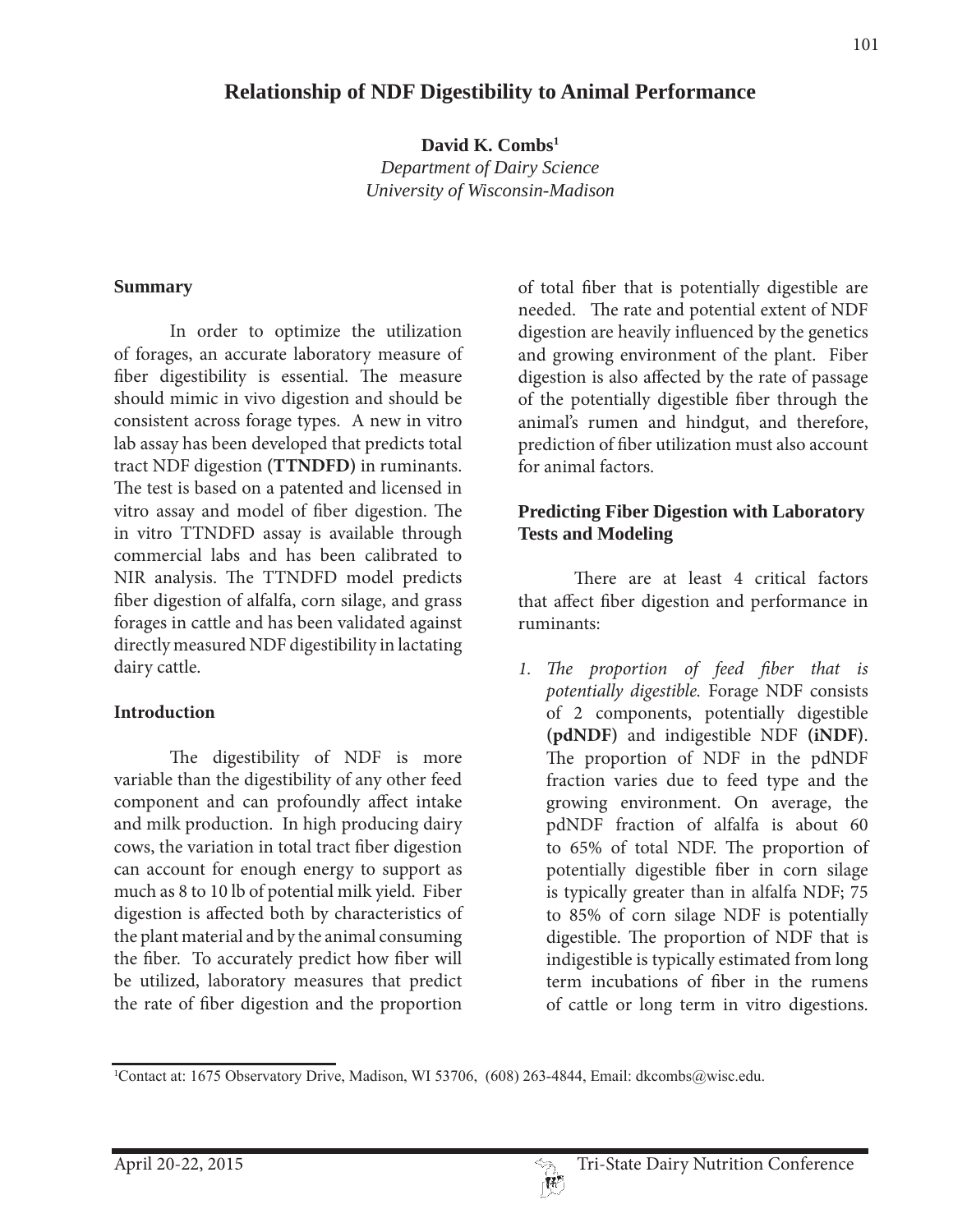The NDF residue remaining after 240 h of incubation (uNDF<sub>240</sub>), for example, is often used as an estimate of iNDF. The pdNDF is typically determined by subtracting the uNDF fraction from total NDF. The iNDF proportion can only be cleared from the digestive tract by passage while the pdNDF fraction disappears by passage and microbial digestion. Since fiber is bulky and one of the slowest digesting components of the diet, clearance of fiber from the rumen is an important factor limiting feed intake.

- *2. The rate of digestion of potentially digestible fiber* **(kd)***.* The rate of fiber digestion also differs due to forage type and the growing environment. The potentially digestible fiber in alfalfa digests nearly twice as fast (4 to 6%/hour) as the potentially digestible NDF in corn silage (2 to 3%/hour). Even though fiber digestion rates for forages are slow, differences in rate of fiber digestion have a big impact on how much of the potentially digestible fiber will digest. The total-tract NDF digestibility of alfalfa and corn silage are similar, but the process of NDF digestion is quite different. In corn silage, there is a larger fraction of digestible fiber that digests slowly. In alfalfa, there is a smaller proportion of digestible fiber, but the faster rate of digestion of the potentially digestible fraction compensates for the bigger pool of iNDF.
- *3. The rate of passage of potentially digestible NDF through the cow* **(kp)**. Both cow size and feed intake affect the passage rates of pdNDF and iNDF. Passage of fiber is much slower than the passage of forage DM. The passage rates of iNDF and pdNDF are not the same. Passage of the pdNDF fraction is slower than passage of the iNDF fraction (Lund et al., 2007). As intake goes up, the rate of passage of both fractions also increases, and as a result, NDF digestibility declines.

*4. Ruminal and hindgut fiber digestion.*  Approximately 90 to 95% of fiber digestion occurs in the rumen (Huhtanen et al., 2010), but digestion beyond the rumen must be accounted for if one is to accurately predict the amount of energy derived from NDF. When both ruminal and hindgut digestion are accounted for, a total-tract NDF digestion (TTNDFD) measurement can be calculated and this digestion coefficient can be directly validated with dairy cattle.

 An accurate assessment of fiber digestion requires that the 4 factors be integrated into a single measurement. The rumen fiber digestion process can be described mathematically as:

Proportion of fiber digested = pdNDF x (kd/  $(kd + kp)$  );

where, pdNDF is the fraction or amount of potentially digestible NDF, kd is the rate of digestion of potentially digestible fiber, and kp is the rate of passage of potentially digestible NDF (Mertens, 1993). One way of accounting for hindgut digestion is to divide the proportion of NDF digested in the rumen by the proportion of total fiber digested in the hindgut.

## **Challenges with Assessing Forage Quality**  with  $\text{uNDF}_{240}$ , kd, NDFD30, or NDFD48

Nutritionists currently use many different tests to assess fiber digestibility or to compare forages. Using assays that predict iNDF (such as uNDF<sub>240</sub>), or in vitro digestion of fiber after a fixed time (NDFD30 or NDFD48), as stand-alone measures of forage quality have limitations. Using only the pdNDF (or inversely the uNDF<sub>240</sub>) value or kd value is not an accurate assessment of fiber quality because forages can differ in both pdNDF content and kd. A simple analogy demonstrates this point. Fiber quality is an estimate of the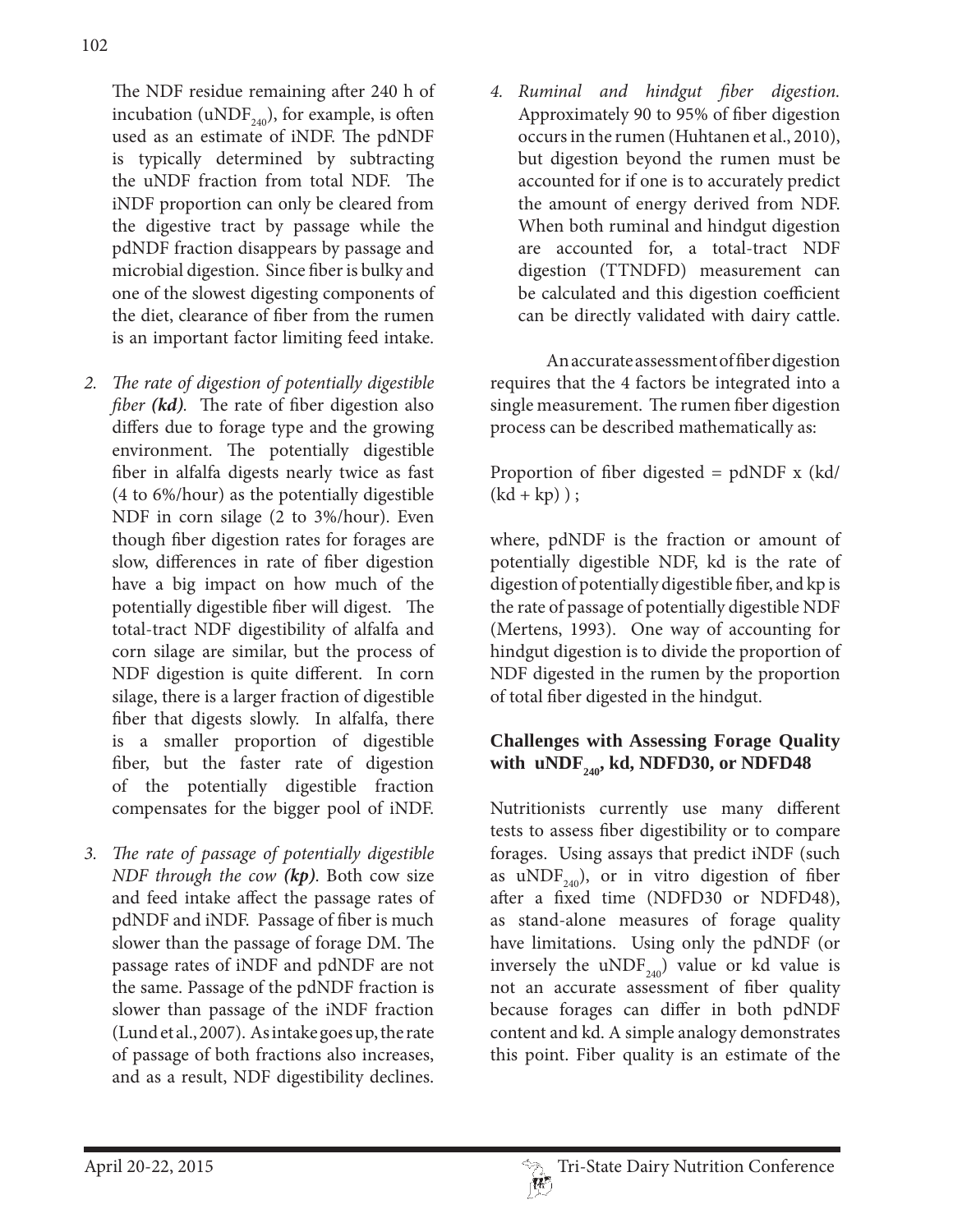amount of digestible energy generated from a given quantity of forage NDF and is somewhat analogous to predicting how far you can drive a car before it runs out of gas. You need to know how much gas is in the tank and the fuel efficiency of the car to predict the distance that the car will travel. Forage quality is conceptually similar. The amount of digestible energy from fiber (i.e., how far you can drive a car) depends on the amount of fiber that is digestible (i.e., the amount of gas) and the efficiency of fiber digestion (i.e., the fuel efficiency). Knowing you have 10 gallons of fuel may be somewhat useful, but you can't accurately determine how far you can go unless you also know the fuel efficiency. The driver would also have some bearing on the distance traveled. If the driver has a 'lead foot', the distance traveled will be less than for someone who is a more conservative driver. This is a bit like the effect of rate of passage on fiber digestion. Integrating pdNDF, kd, and kp into a single term is a more comprehensive measure of fiber quality than any of the individual terms that are used to determine fiber utilization.

*In vitro* NDF digestibility measured after 30 h (NDFD30) or 48 h (NDFD48) is widely used to index forage fiber digestibility. Oba and Allen (1999) reviewed several feeding studies with dairy cattle and concluded that a 1% change in vitro or in situ NDF digestibility (NDFD30 or NDFD48) was correlated with a 0.37 lb increase in voluntary DMI, and 0.55 lb increase in 4% fat corrected milk yield. The change in situ or in vitro fiber digestibility within a study was correlated with intake and milk production, but there was no significant correlation between the absolute measures of fiber digestion and intake or milk yield across studies. For field nutritionists, this suggests that in vitro methods differ enough from lab to lab to make it impractical to compare results between labs.

 There is also another challenge with using values like NDFD30 to assess forage quality. The NDF residue remaining after a given time in a flask of rumen fluid is simply *undigested* NDF. That residue consists of truly *indigestible* NDF and the portion of the *potentially digestible* NDF that has not yet been digested. There is no way of knowing or estimating the rate of fiber digestion or the fraction of indigestible NDF from this measurement alone. If we go back to the car and gas analogy, the NDFD30 value is like reading the gas gauge of the car. The gauge may indicate a half tank of fuel, but this doesn't tell you how big the tank is or the fuel efficiency of the car and so you can't accurately determine how far you can drive. The iNDF fractions and rates of fiber degradation can vary considerably within forage type. In forages measured in our lab, the iNDF fractions in alfalfa and grasses vary from less than 5% to over 55% of NDF, while corn silage iNDF values range from less than 10% to over 40% of NDF (unpublished data). Krizsan et al. (2010) reported that iNDF values in a database of 172 feeds ranged from 2.4 to 17.4% of feed DM. In addition, the estimated rates of degradation of pdNDF vary from about 1 to over 10%/hour when measured by using multiple incubation time points and fitting the disappearance of pdNDF to first order kinetics.

### *In vivo* **Measurement of Fiber Digestion**

 Total tract apparent NDF digestibility values for diets fed to dairy cows are readily available and are a valuable tool for field nutritionists. Goeser (2008) summarized total tract NDF digestibility measurements that were reported from 25 corn silage feeding trials (81 treatment comparisons) and in 20 trials in which legumes and grasses (64 treatment comparisons) were the primary forages fed to high producing ruminants. Summary statistics suggest that in vivo NDF digestibility coefficients can vary by 30 to 35% units among legumes, grasses, and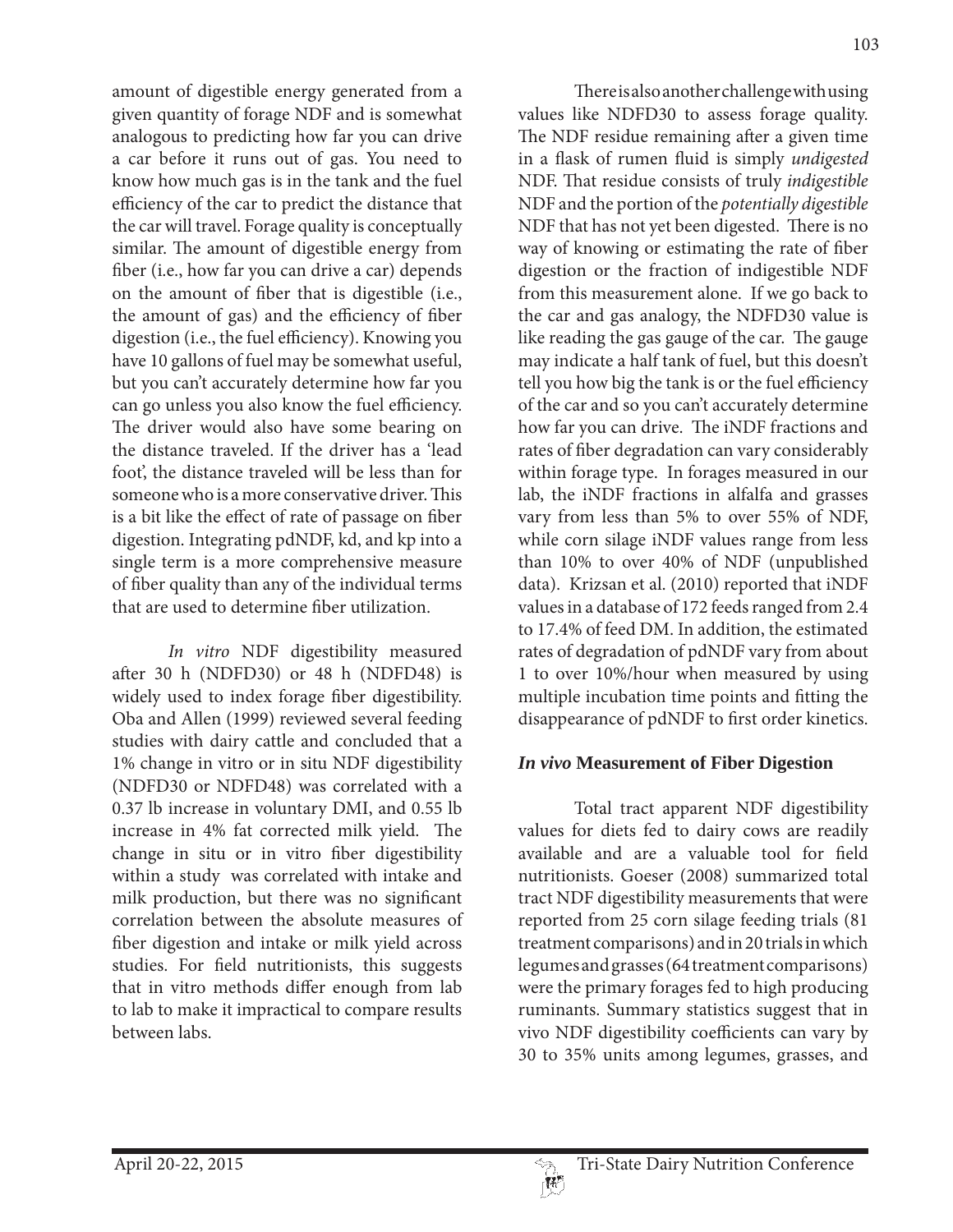corn silages. The TTNDFD of corn silage based diets, for example, average about 42% of NDF but range from 20 to nearly 60% of NDF. A more recent survey of corn silage based feeding trials (Ferraretto and Shaver, 2012) reported that the treatment means for TTNDFD averaged 44.3 ± 2.5 % in 106 treatment observations from 24 dairy feeding trials that were published in peer-reviewed journals between 2001 and 2011. Diets for high producing dairy cows are typically formulated to contain between 28 and 35% total NDF. For cows that are expected to produce over 90 lb/day, a 30-unit change in TTNDFD is equivalent to the digestible energy needed to support more than 10 lb of milk production.

## **Measuring the Fiber Digestion Process** *in vivo*  **with the Rumen Evacuation Method**

 Measuring the process of ruminal and hindgut fiber digestion *in vivo* is laborious and expensive, but it is the 'gold standard' to which other estimates of fiber digestion should be compared. Comprehensive evaluations of *in vivo* fiber digestion are most commonly measured by the 'rumen evacuation' technique (Huhtanen et al., 1997; Ivan et al., 2005; Taylor and Allen, 2005). With this method, the critical dynamic components that contribute to the digestion of fiber are directly measured in rumen-cannulated animals. Rumen pools of digestible and indigestible fiber are measured by total rumen evacuation. Rates of digestion of potentially digestible NDF and rates of passage of pdNDF and indigestible NDF are also measured as well as total tract NDF digestion.

 Despite the cost and labor, a large number of rumen evacuation studies have been published from studies done in the US and Northern Europe with dairy cattle. Krizsan et al. (2010) compared ruminal passage rates of iNDF as measured by the rumen evacuation

technique to empirical estimates of particulate passage rate in cattle. Their database included 49 studies in which 172 treatment means were measured. From this database, they published predictive equations for passage of iNDF in lactating cow fed diets based on corn silage, grass silage, alfalfa, and pasture-based grass diets. Huhtanen et al., (2010) also published a meta-analysis of the NDF digestion process using the rumen evacuation method. Thirtytwo studies and 122 diets were included in this analysis. Most of the published studies are with lactating dairy cattle fed grass, alfalfa, or corn silage based diets. The fiber digestion module of the recently published Nordic Feed Evaluation system (NorFor) is based on fiber kinetic parameters estimated by the rumen evacuation technique (NorFor, 2011).

 The rates of pdNDF degradation of diets when measured by the rumen evacuation method typically range from approximately 2 to 6%/hour (Greenfield et al., 2001; Ivan et al., 2005; Taylor and Allen, 2005; and Volker Linton and Allen, 2008). Corn silage based diets typically have slower rates of pdNDF degradation than alfalfa. The NDF in diets based on temperate grasses tends to have a similar proportion of pdNDF as corn silage, but grass fiber degrades faster than corn silage fiber, and slower than alfalfa fiber.

## **The University of Wisconsin in vitro TTNDFD Assay**

 University of Wisconsin researchers have recently developed an in vitro lab assay and model for predicting NDF digestion in dairy cattle that can be used by field nutritionists. The outcome is TTNDFD. The TTNDFD value is benchmarked to fiber digestibility values that have been obtained from feeding studies where NDF digestion has been directly measured. Total tract fiber digestibility is reported because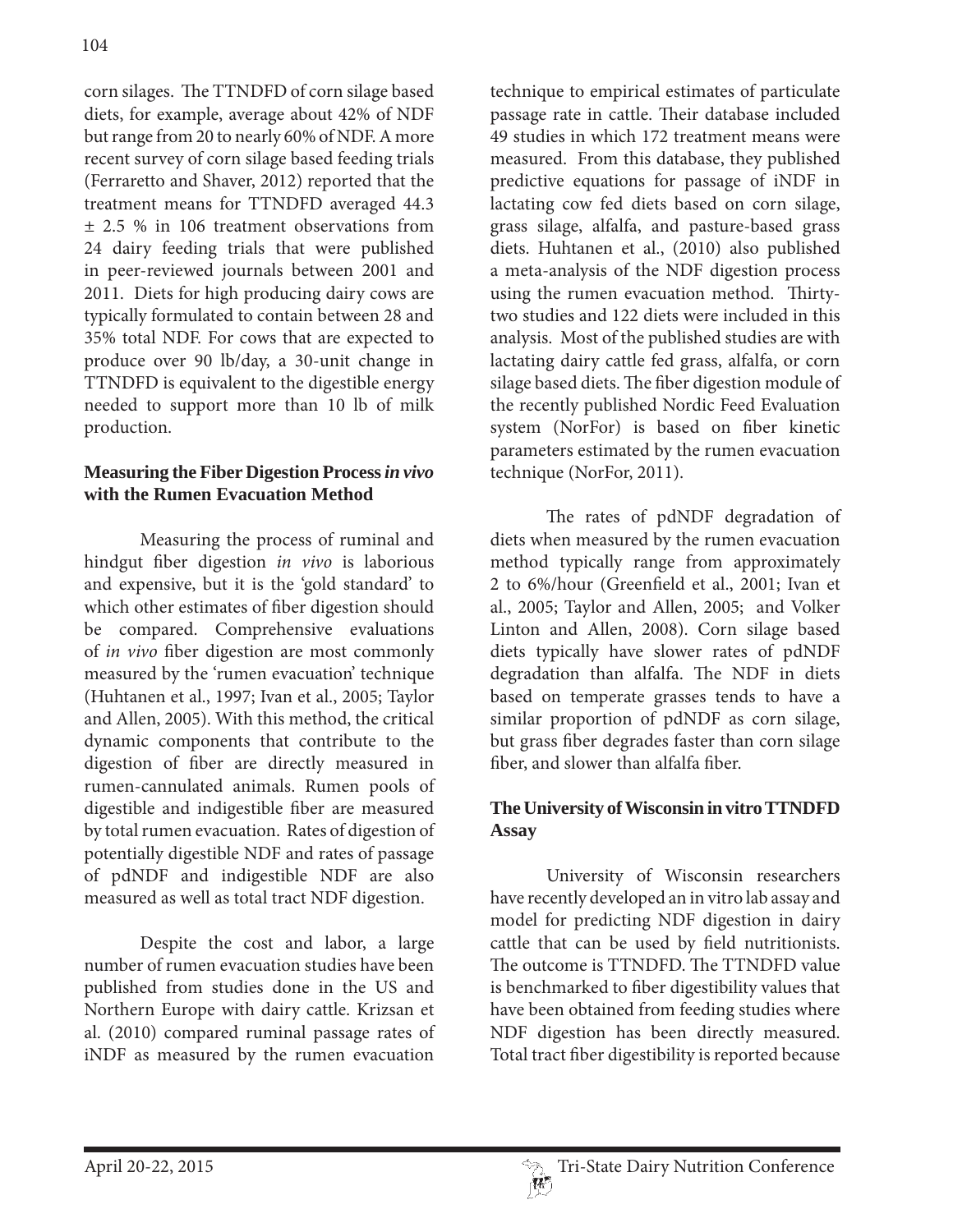this value can be used not only to predict in vivo fiber utilization but also to predict forage digestible energy **(DE)**, net energy **(NE)**, or total digestible nutrient **(TDN)** values.

 The TTNDFD assay accounts for pdNDF, kd, kp, and hindgut digestion of NDF (Figure 1). Measurement of the pdNDF fraction and the kd of pdNDF are based on a modified Goering and Van Soest (1970) in vitro procedure (Goeser and Combs, 2009). The pdNDF fraction is estimated from long term (120 or 240 h) in vitro incubations. Multiple measurements of in vitro NDF digestibility are used to calculate a rate of ruminal pdNDF digestion. The approach accounts for ruminal and post-ruminal fiber digestion and can be adjusted for changes in fiber passage as size or intake of the animal changes. Rates of fiber passage are estimated from regressions that have been derived from in vivo studies (Lund et al., 2007; Krizsan et al., 2010). In this model, the diet TTNDFD can be calculated by summing the amount of digestible fiber provided from each feed. The *in vitro* method has been calibrated to near infrared spectroscopy **(NIR)** so that kd and iNDF fractions in a feed can be predicted quickly and with little additional cost.

 Several feeding studies have been conducted with various forages to test the model and to validate that the estimates of digestion and passage that are used in the model are consistent with what is measured in cattle fed diets containing the test forages (Verbeten et al., 2011; Lopes et al., 2013; Lopes et al., 2015a; Lopes et al., 2015b). In addition, our lab group has been monitoring commercial lab derived TTNDFD for corn silages, alfalfa, and grass forages and comparing these values to the digestibility coefficients for the respective forages that have been published in peerreviewed feeding studies.

### **Field Observations with TTNDFD**

 We have been monitoring the TTNDFD values of corn silages, alfalfa, and grasses that have been submitted to a commercial foragetesting lab for routine analysis. The TTNDFD values for corn silage, alfalfa, and grasses are summarized in Table 1. The average values represent over 7000 samples each of corn silage or alfalfa and over 1200 grass forage samples.

 The means, standard deviations **(SD)**, and ranges in TTNDFD values coincide with *in vivo* measures of TTNDFD that have been reported in dozens of controlled feeding studies published in peer reviewed journals. For consultants, we recommend that tested forages be compared these mean TTNDFD values. When comparing 2 forages with similar total NDF, a forage that is more than one SD below the mean TTNDFD value would be among the lowest 15% of forages sampled and a 6 to 7 unit difference from the mean TTNDFD value would indicate that their forage fiber would reduce the DE value of the forage by enough to reduce potential milk yield by 2 to 3 lb. A forage which is one SD above the mean TTNDFD value would be higher in fiber digestibility than 85% of the forages tested and would contain enough additional DE to potentially support 2 to 3 lb more milk production. Experiences with this test in the field suggests that diets that incorporate large amounts of low TTNDFD forage support less milk and cows consume less feed DM than expected. Cows fed these types of diets respond well to additions of extra starch, or addition of sources of more highly digestible fiber, such as soy hulls.

# **Validation with Controlled Feeding Studies**

 The laboratory prediction of TTNDFD of forages and diets has been validated to fiber digestibility values that have been directly

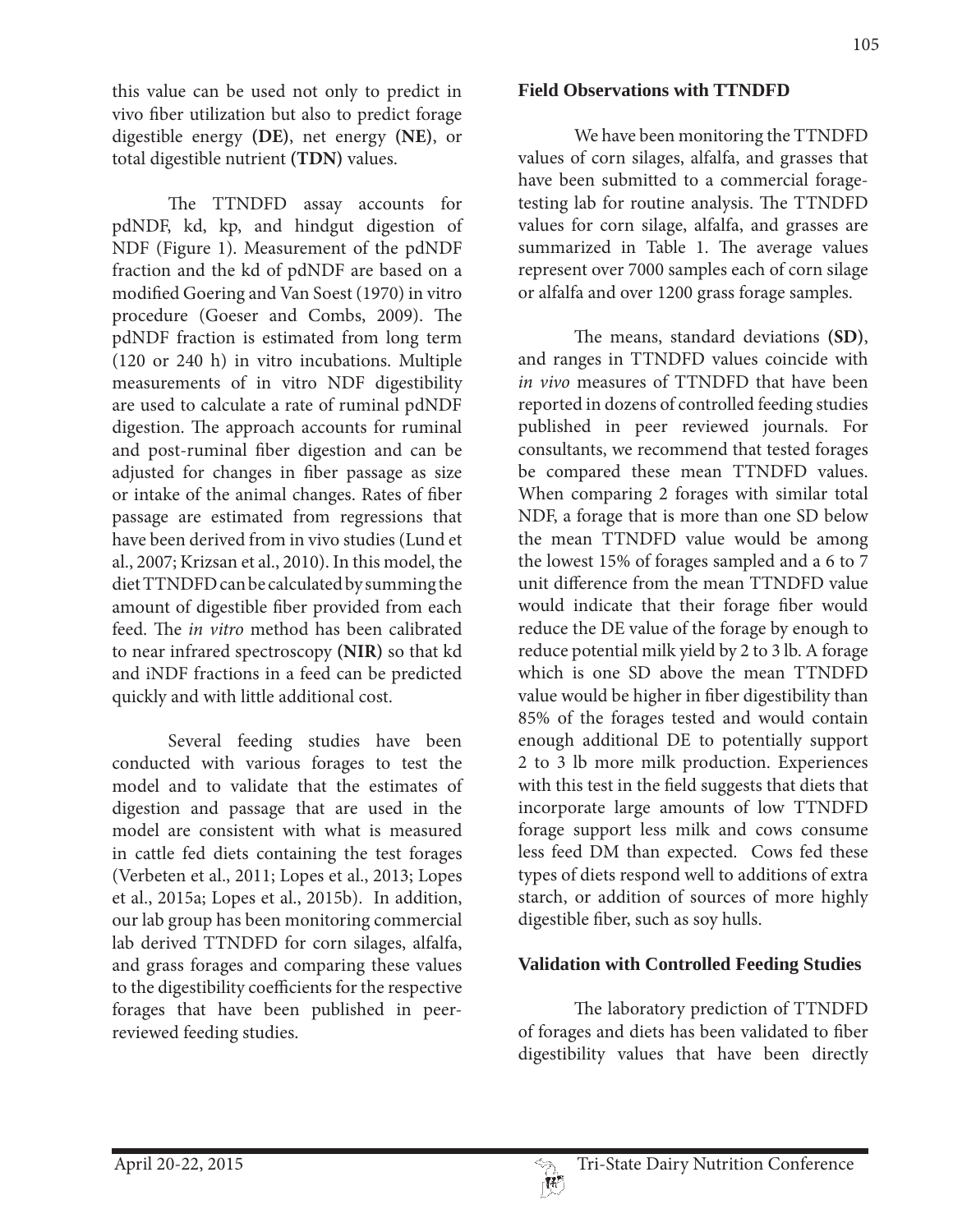measured in feeding studies. One study (Lopes et al., 2015a) was designed to compare estimates of ruminal fiber digestion predicted from *in vitro* NDFD analysis of feeds to the ruminal fiber digestion measured in cattle fed the same feeds. The feeding study was conducted with lactating dairy cows fed either low fiber digestibility corn silage or to higher fiber digestibility corn silage as the main source of dietary NDF (Table 2). The fiber characteristics of the low fiber digestibility corn silage (34.4% NDF, pdNDF 58.6% of NDF, and kd 3.2%/h) and the higher fiber digestibility corn silage (38.4% NDF, pdNDF 74.3% of NDF, and kd 3.3%/h) were determined by our *in vitro* TTNDFD method prior to the feeding experiment. The fiber characteristics of the 2 silages and the other feeds used in the diets were then used to predict TTNDFD digestibility of the treatment rations. The predictions for each diet were then compared to the observed measures of fiber digestion in daiary cows fed the same feeds. The *in vitro* method predicted that the higher fiber digestibility corn silage was higher in TTNDFD than the low fiber digestibility corn silage because it contained a larger proportion of potentially digestible NDF. Rates of pdNDF digestion and passage and the measured pool of pdNDF in the rumens of cows fed the experimental diets were directly measured in cows and compared to the fiber digestion parameters from the TTNDFD assay and model. It is important to note that the fiber digestion parameters measured directly in the cows are independent of the *in vitro*  measurements. Results of the study indicate that the *in vitro* TTNDFD were similar to the directly measured *in vivo* total tract NDF digestibility values and provide evidence that supports the concept that *in vivo* fiber digestion can be predicted from *in vitro* fiber kinetics.

 The objective of another *in vivo* experiment (Lopes et al., 2013) was to compare estimates of total tract fiber digestion as

predicted by the *in vitro* TTNDFD model to in vivo measurements in lactating dairy cows. Cows were fed diets that varied in proportions of corn silage and alfalfa. The *in vitro* fiber digestion parameters for corn silage (NDF = 34.4%, pdNDF kd =  $3.2\%/h$ , and pdNDF = 58.6% of NDF) and alfalfa silage (NDF = 34.7%, pdNDF kd =  $6.1\%/h$ , and pdNDF =  $51.3\%$  of NDF) indicate that fiber in the corn silage contains more pdNDF than alfalfa, but the rate of digestion of alfalfa fiber is nearly twice as fast as corn silage fiber. The feeding experiment measured how cows utilize forages that differ in pdNDF and kd (Table 4). The diets contained approximately 55% forage and the dietary NDF concentration was similar across the 4 treatments.

 Feed intake was lower when cows consumed the diets that contained 100% of forage as alfalfa silage than it was when cows were fed diets containing corn silage. The observed (*in vivo*) total tract NDF digestion values were calculated from feed and fecal samples. Cows consuming the diet with alfalfa as the only forage had higher NDF digestibility than cows on the diets that contained corn silage. Milk and FCM yields did not differ due to treatment. The NDF digestibility coefficients predicted by the *in vitro* TTNDFD method were similar to the *in vivo* values. The fiber digestibility coefficients suggest that the faster rate of fiber digestion of alfalfa fiber compensates for content of pdNDF, but as higher proportions of alfalfa forage are fed, the amount of indigestible fiber in the rumen increases and rumen fill becomes a more predominant factor limiting feed intake.

 These feeding experiments demonstrate that the *in vitro* TTNDFD analysis can provide important insights into fiber utilization by dairy cattle. The rates of fiber degradation determined from the *in vitro* NDFD assays are consistent with values measured in *in vivo* feeding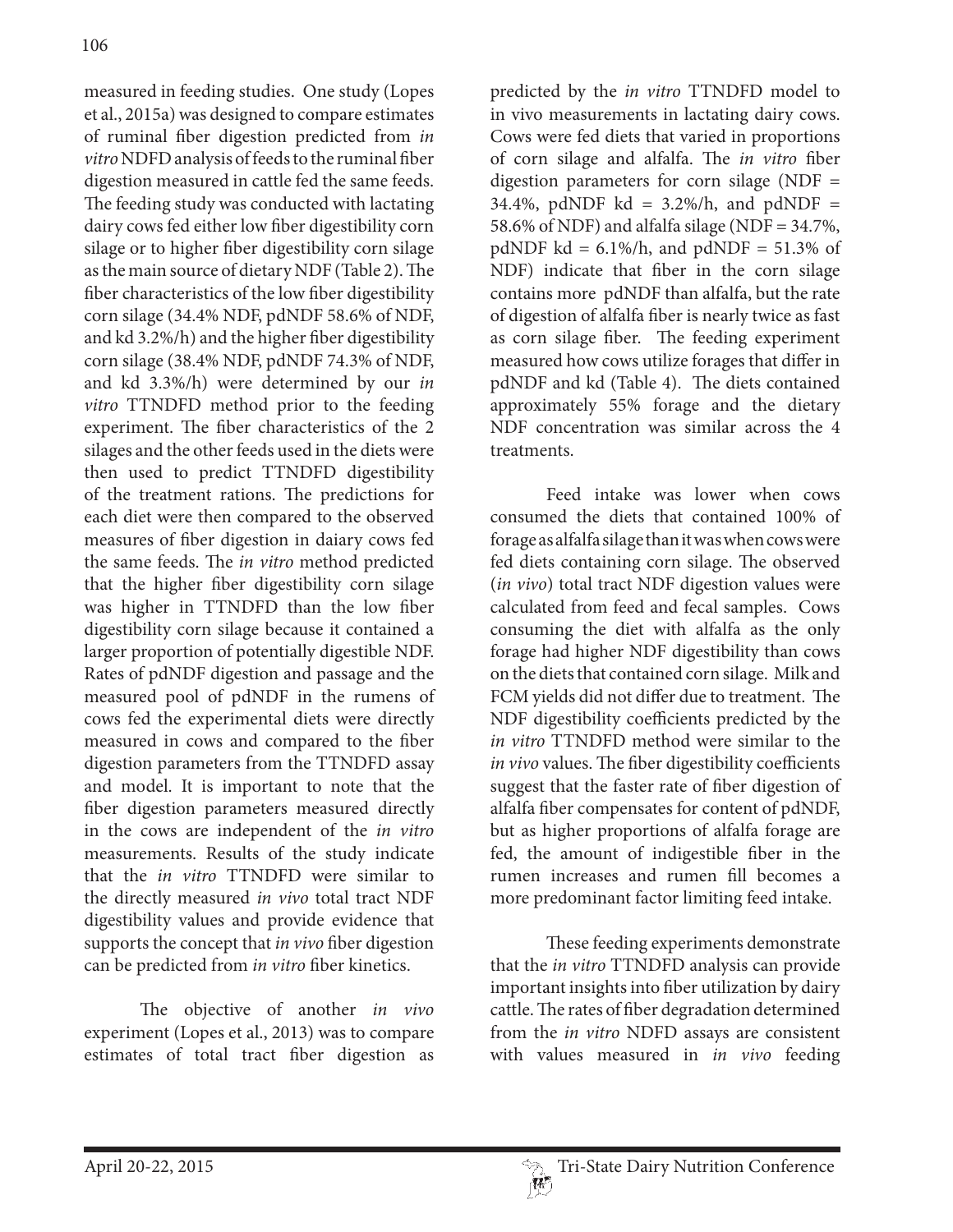studies. The kd, kp, and pdNDF parameters predicted by the TTNDFD model appear to be consistent with in vivo measures, and the total tract digestion of NDF as predicted by the TTNDFD model is consistent with observed *in vivo* digestion. A third study (Lopes et al., 2015b) compared 21 diets from seven feeding experiments and showed that TTNDFD of total mixed rations analyzed by the *in vitro* TTNDFD method were highly correlated to the directly measured *in vivo* total tract NDF digestibilities of the same diets in lactating dairy cows.

### **Conclusions: How to Use the TTNDFD Test**

 The key to getting the most out of forages is understanding how energy values are affected by NDF and NDF digestibility. This test is intended to be an additional tool to provide a clearer understanding of how forage fiber is utilized in dairy cattle. It is not intended to be the only tool to use to evaluate forage quality or fiber utilization by dairy cattle. Table 5 summarizes important limitations to this assay. In top quality forages, NDF accounts for 35 to 45% of the total DM, and this fiber is the source of 30 to 40% of the digestible energy. A 30% NDF diet with a TTNDFD of 33% would support 7 to 10 lb less milk than a 30% NDF diet with a TTNDFD of 45%, assuming no reduction in feed intake. The average TTNDFD value for most diets formulated with alfalfa and corn silages will be about 42 to 44%, and this should be a target for ration formulations.

 The TTNDFD value can also be used as a stand-alone value to index forages. A consultant could compare values from their forage test to the values in Table 1. For example, note in the Table 1 that an average alfalfa will have a TTNDFD value of 43%. An alfalfa with a TTNDFD value one SD below average (less than 36%), would be among the bottom 15% of the alfalfa samples tested. A sample with low

TTNDFD likely will not be utilized as well as 'typical' alfalfa containing similar amounts of total NDF. Our validation studies with corn silages, alfalfa, and temperate grasses indicate that TTNDFD values of feeds can be used in ration formulation and evaluation to 'finetune' the amount and overall digestibility of NDF in rations for high producing dairy cattle. The ability to predict fiber digestibility and incorporate this information into rations could improve our ability to optimize forage utilization and milk production.

### **References**

Ferraretto, L.F., and R.D. Shaver. 2012. Metaanalysis: Impact of corn silage harvest practices on intake, digestion and milk production of dairy cows. J. Dairy Sci. 95 (Suppl 2):41 (Abstract).

Goering, H.K., and P.J. Van Soest. 1970. Forage fiber analyses (apparatus, reagents, procedures, and some applications). Agic. Handbook no 379. ARS-USDA, Washington, DC.

Goeser, J.P. 2008. Improvement of rumen in vitro NDF digestibility techniques and data analysis. Ph.D Thesis. University of Wisconsin-Madison.

Goeser, J.P., and D.K. Combs. 2009. An alternative method to assess 24-h ruminal in vitro neutral detergent fiber digestibility. J. Dairy Sci. 92:3833-3841.

Greenfield, T.L., R.L. Baldwin, VI, R.A. Erdman, and K.R. McLeod. 2001. Ruminal fermentation and intestinal flow of nutrients by lactating cows consuming brown midrib corn silages. J. Dairy Sci. 84:2669-2477.

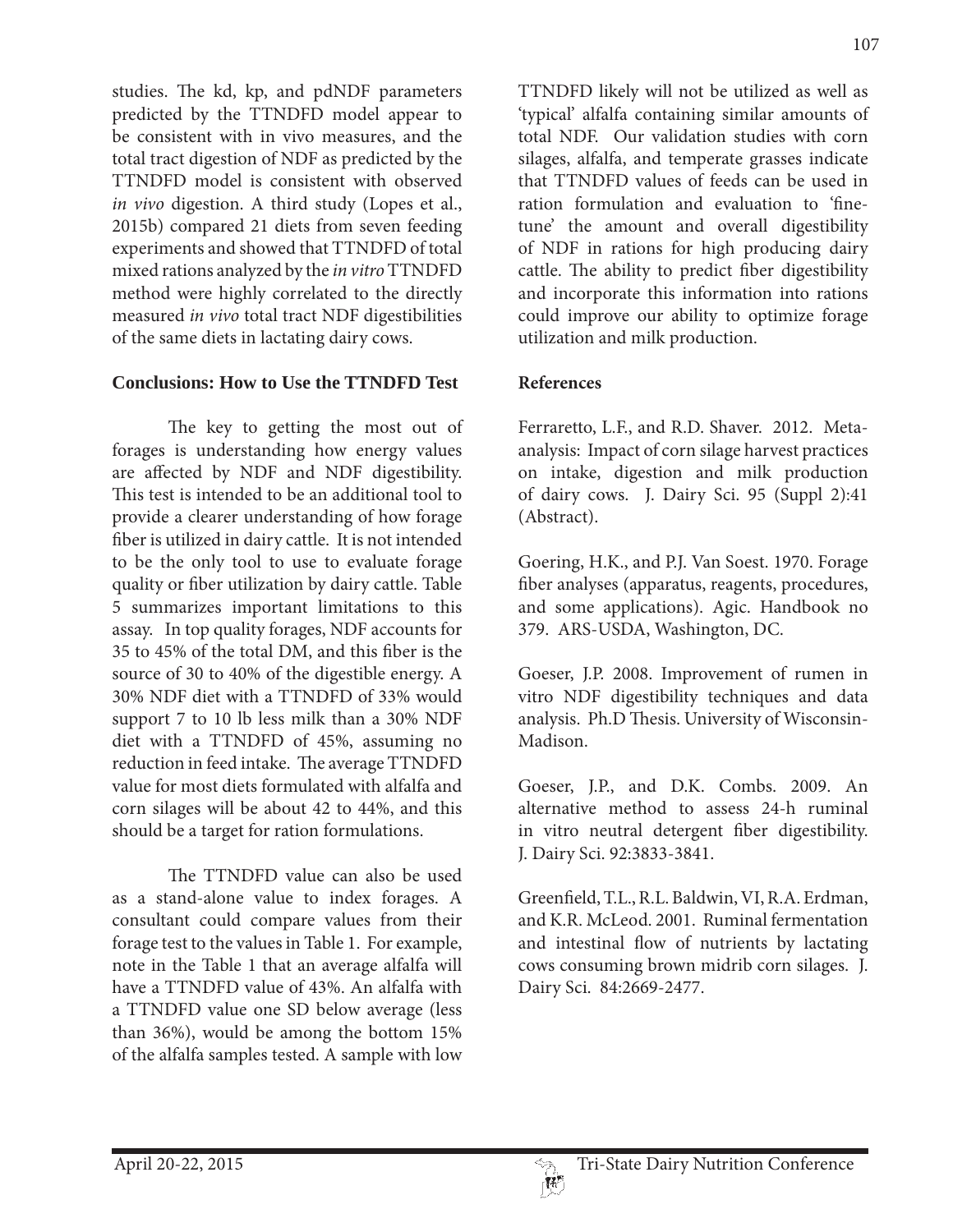Huhtanen, P., P.G. Brotz and L.D. Satter. 1997. Omasal sampling technique for assessing fermentative digestion in the forestomach of dairy cows. J. Anim. Sci. 75:1380-1392.

Huhtanen, P., S. Ahvenjarvi, G.A. Broderick, S.M. Reynal, and K.J. Shingfield. 2010. Quantifying ruminal digestion of organic matter and neutral detergent fiber using the omasal sampling technique in cattle – A meta analysis. J. Dairy Sci. 93:3203-3215.

Ivan, S.K., R.J. Grant, D. Weakley, and J. Beck. 2005. Comparison of a corn silage hybrid with high cell-wall content and digestibility with a hybrid of lower cell-wall content on performance of Holstein cows. J. Dairy Sci. 88:244-254.

Krizsan, S.J., S. Ahvenjarvi and P. Huhtanen. 2010. A meta-analysis of passage rate estimated by rumen evacuation with cattle and evaluation of passage rate prediction models. J. Dairy Sci. 93:5890-5901.

Lopes. F., D.E. Cook, and R.W. Bender. 2013. Effect of changing ratios of alfalfa and corn silage on rumen digestion kinetics and total tract digestibility in dairy cows. J. Dairy Sci. 96( E-Suppl 1): 16. (Abstract).

Lopes, F., D.E. Cook, and D.K. Combs. 2015a. Validation of an in vitro model for predicting rumen and total-tract fiber digestibility in dairy cows fed corn silages with different in vitro neutral detergent fiber digestibilities at two levels of dry matter intake. J. Dairy Sci. 98: 574-585.

Lopes F., K. Ruh, and D.K. Combs. 2015b. Validation of an approach to predict total tract fiber digestibility using a standardized in vitro technique for different diets fed to high producing dairy cows. J. Dairy Sci. 98 (Accepted in press, published on-line 1/30/2015).

Lund, P., M.R. Weisbjerg, and T. Hvelplund. 2007. Digestible NDF is selectively retained in the rumen of dairy cows compared to indigestible NDF. Anim. Feed Sci. Tech. 134:1- 17.

Mertens, D.R. 1993. Rate and extent of digestion. In Quantitative Aspects of Ruminant Digestion and Metabolism. J. M. Forbes and J. France editors. CAB international. ISBN 0 85198 831 8.

NorFor-The Nordic Feed Evaluation System. 2011. H.Volden ed. EAAP publication no. 130. ISBN 978-90-8686-162-0. Wageningen Acad. Publ., The Netherlands.

Oba, M., and M.S. Allen. 1999. Evaluation of importance of digestibility of neutral detergent fiber from forage: Effects on dry matter intake and milk yield of dairy cows. J. Dairy Sci. 82:589-596.

Taylor, C.C., and M.S. Allen. 2005. Corn grain endosperm type and Brown Midrib 3 corn silage: Site of digestion and ruminal digestion kinetics in lactating cows. J. Dairy Sci. 88:1413- 1424.

Verbeten, W.D., D.K. Combs, and D.J. Undersander. 2011. Partially replacing alfalfa and corn silage with fescue silages maintained fat corrected milk production. J. Dairy Sci. 94 (E-Suppl 1): 556. (Abstract).

Volker Linton, J.A., and M.S. Allen. 2008. Nutrient demand interacts with forage family to affect intake and digestion responses in dairy cows. J. Dairy Sci. 91:2694-2701.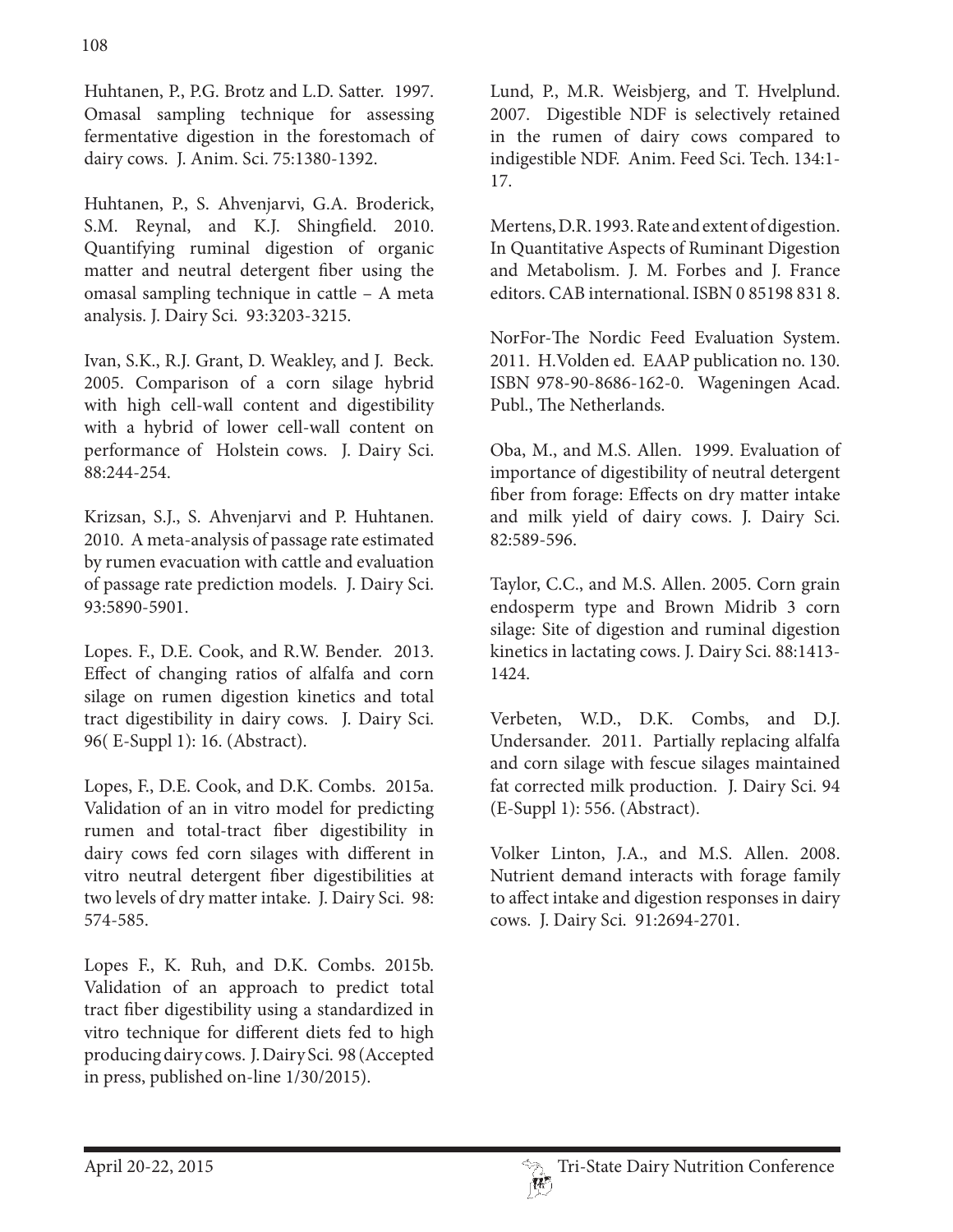|                        | TTNDFD, % of NDF | SD <sup>2</sup> | Range                  |  |
|------------------------|------------------|-----------------|------------------------|--|
| Corn Silage<br>Alfalfa | 42<br>43         | $\pm 6$<br>±7   | $20 - 60$<br>$25 - 80$ |  |
| Grass                  | 47               | ± 8             | $6 - 80$               |  |

Table 1. Typical total tract NDF digestibility (TTNDFD) values of corn silage, alfalfa, or grass.<sup>1</sup>

1 Samples submitted to Rock River Laboratories, Watertown, WI.

 ${}^{2}SD = Standard deviation.$ 

Table 2. Effects of source of corn silage on total tract NDF digestion (Lopes et al., 2015a).<sup>1</sup>

|                                      | <b>LFDCS</b> | <b>HFDCS</b>     | <b>SE</b> |  |
|--------------------------------------|--------------|------------------|-----------|--|
| Feed, % of TMR DM                    |              |                  |           |  |
| Low fiber digestibility corn silage  | 47           | $\boldsymbol{0}$ |           |  |
| High fiber digestibility corn silage | 0            | 47               |           |  |
| Alfalfa silage                       | 17           | 13               |           |  |
| Concentrate mix                      | 36           | 40               |           |  |
| Diet composition                     |              |                  |           |  |
| NDF, % of DM                         | 27.5         | 28.3             |           |  |
| pdNDF, % of NDF                      | 68.9         | 75.9             |           |  |
| Results                              |              |                  |           |  |
| DMI, lb/day                          | 55           | 56               | 1.3       |  |
| 4% FCM, lb/day                       | 76           | 77               |           |  |
| Observed TTNDFD, in vivo             | 47           | 43               | 2.5       |  |
| Predicted TTNDFD, in vitro           | 43           | 50               | 0.9       |  |

 ${}^{1}$ LFDCS = Low fiber digestibility corn silage, HFDCS = high fiber digestibility corn silage, pdNDF = potentially digestible NDF, and  $TTNDFD =$  total tract NDF digestibility.

109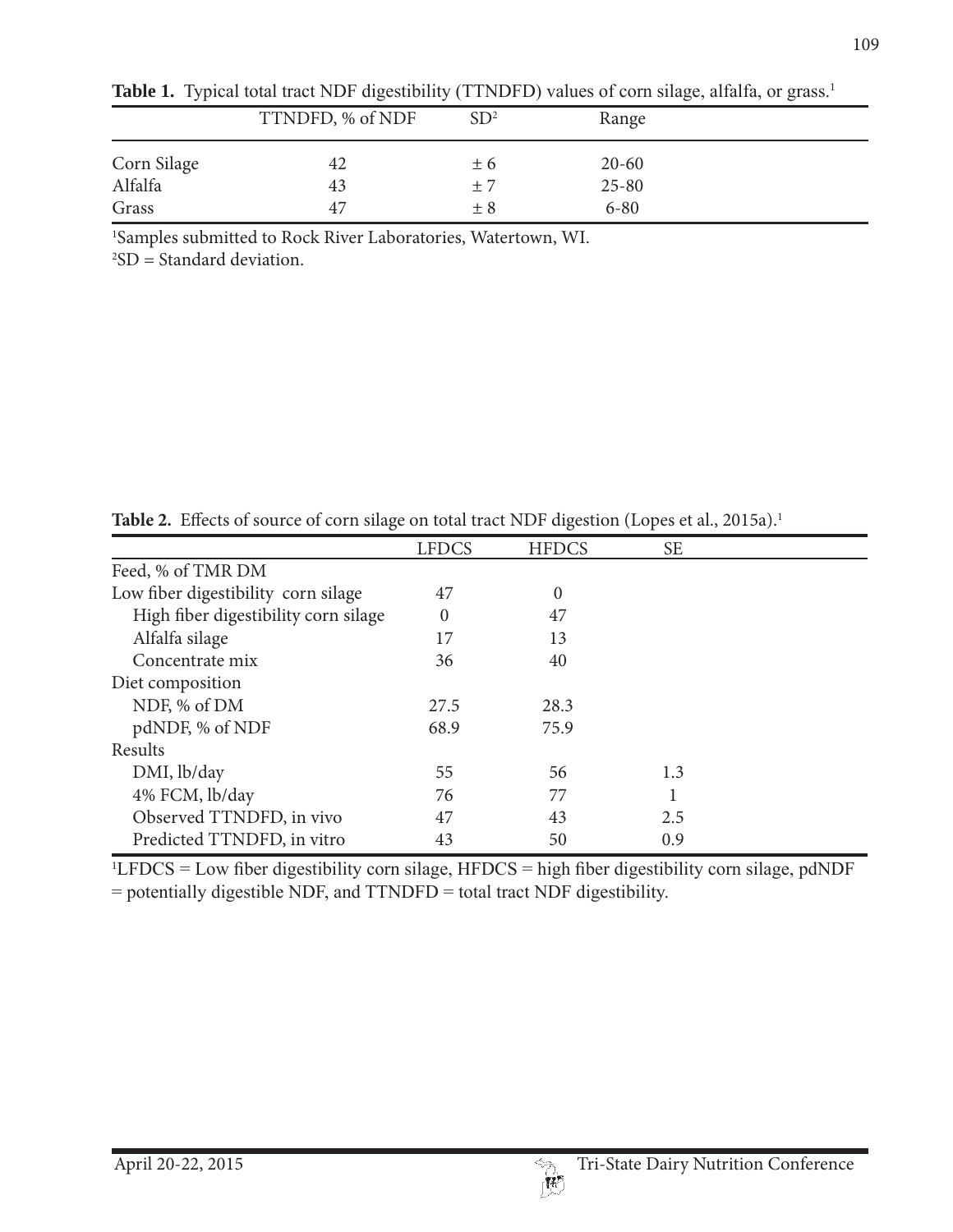| Item                                    | Predicted<br>in vitro | Observed<br>in vivo | <b>SEM</b> | P value |
|-----------------------------------------|-----------------------|---------------------|------------|---------|
| Input                                   |                       |                     |            |         |
| pdNDF kd, %/h                           | 4.1                   | 4.3                 | 0.5        | 0.72    |
| pdNDF kp, %/h                           | 2.7                   | 2.8                 | 0.3        | 0.56    |
| Output                                  |                       |                     |            |         |
| NDF digested in rumen, lb               | 6.01                  | 5.79                | 0.48       | 0.64    |
| NDF digested in hindgut, lb             | 0.79                  | 1.41                | 0.42       | 0.05    |
| NDF digested in total tract, lb         | 6.80                  | 7.19                | 0.48       | 0.42    |
| Total tract NDF digestibility, % of NDF | 46.4                  | 49.5                | 0.07       | 0.13    |

**Table 3.** Comparison of rumen and total tract NDF digestion of diets predicted from TTNDFD model and observed in vivo (Lopes et al. 2015a).<sup>1</sup>

 $1$ pdNDF = Potentially digestible NDF, Kd = rate of digestion, and Kp = rate of passage.

**Table 4.** Effect of changing ratios of corn silage to alfalfa on intake, production, and fiber digestion in dairy cows (Lopes et al., 2013).<sup>1</sup>

|                                      | 100CS       | 67CS               | 33CS        | 0CS               |           |
|--------------------------------------|-------------|--------------------|-------------|-------------------|-----------|
| Corn silage (CS): alfalfa (AS) ratio | 0AS         | 33AS               | 67AS        | 100AS             |           |
| Corn silage, % of TMR                | 56          | 37                 | 18          | $\mathbf{0}$      |           |
| Alfalfa silage, % of TMR             | $\theta$    | 19                 | 37          | 55                |           |
| Concentrate mix, % of TMR            | 44          | 44                 | 45          | 45                |           |
| Diet composition                     |             |                    |             |                   |           |
| NDF, % of DM                         | 24.9        | 25.5               | 24.6        | 25.5              |           |
| iNDF, % of NDF                       | 31.1        | 31.6               | 31.8        | 32.3              |           |
| Results                              |             |                    |             |                   | <b>SE</b> |
| DMI, lb/day                          | $55.4^{ab}$ | 55.7 <sup>a</sup>  | $53.5^{b}$  | $48.2^{\circ}$    | 1.8       |
| 4% FCM, lb/day                       | 79.6        | 77.9               | 77.8        | 78.3              | 2.0       |
| Observed TTNDFD, in vivo             | $38.3^{a}$  | 40.9 <sup>ab</sup> | $39.4^{ab}$ | 43.8 <sup>c</sup> | 1.9       |
| Predicted TTNDFD, in vitro           | 38.0        | 41.0               | 41.0        | 45.0              | 2.1       |

 $\text{1}^{\text{1}}$  iNDF = Indigestible NDF and TTNDFD = total tract NDF digestibility.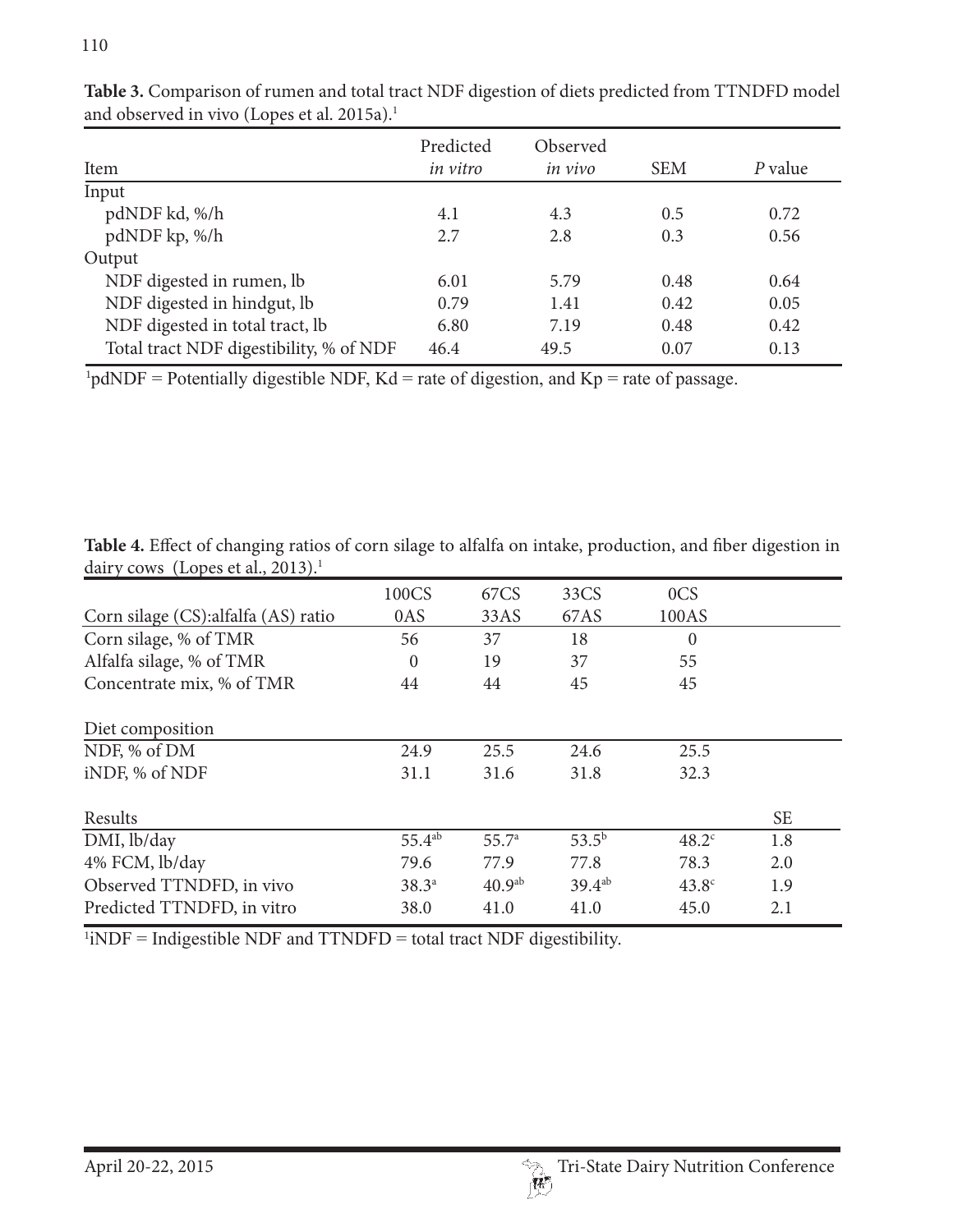# **Table 5.** Guidelines for using total tract NDF digestibility (TTNDFD).

- 1. The TTNDFD assay is intended to evaluate the digestibility of NDF of feeds and rations in animals fed an otherwise balanced diet. Inadequacies of other nutrients (protein, amino acids, and minerals) or excesses of dietary components other than fiber (i.e., mycotoxins) are not accounted for in this assay.
- 2. The TTNDFD can be used to compare fiber utilization across forage or fiber sources. For example, fiber digestibility of corn silage can be compared to fiber digestibility of alfalfa, grass, or co-product feeds.
- 3. TNDFD does not account for differences in physical form (effective fiber) of forages.
- 4. TTNDFD estimates total tract digestibility of fiber for a dairy cow consuming about 54 lb/day of DM.
- 5. In vitro NDFD values (NDFD24, NDFD30, or NDFD48) should not be used as a single indicator to compare fiber digestibility of forages. These values do not factor in indigestible fiber or NDF concentration of forages. Single time NDFD values are poorly correlated to total tract fiber digestibility.
- 6. Total NDF and TTNDFD must be considered when comparing forages for quality.